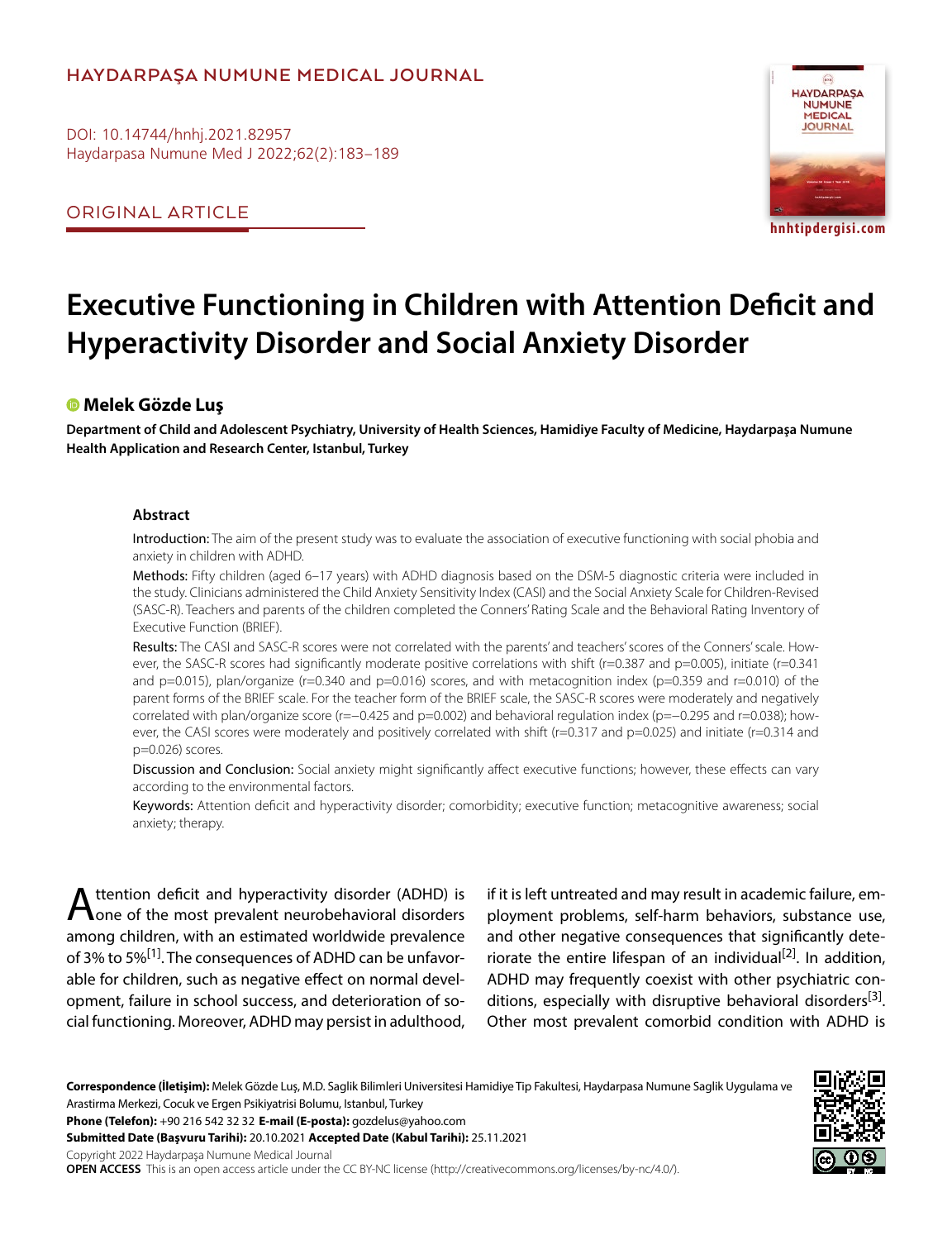anxiety disorder and the present literature has suggested that approximately 25–50% of ADHD cases may also have a comorbid anxiety disorder<sup>[4-6]</sup>. One of the sub-categories of anxiety disorders is social anxiety disorder, which can be defined as an anxiety and fear of being negatively scrutinized by others in a social situation. Among the diagnostic criteria of social anxiety disorder indicated in the Diagnostic and Statistical Manual of Mental Disorders 5th edition (DSM-5), "fear or anxiety being provoked by social situation" and "avoiding social situations with intense fear or anxiety" are the most significant criteria that prevent patients from participating in social life<sup>[7]</sup>. As a consequence of social anxiety disorder in children with ADHD, social dysfunction gradually deteriorates and generally persists into adolescence, which is associated with worse outcomes including, but not limited to, substance use disorders and depressive disorders<sup>[8]</sup>.

In its most basic definition, metacognition refers to cognition about cognition<sup>[9]</sup>. This can be expanded as one's ability to be aware of his/her own cognitive functions, strategies, and tasks, which all can be defined as metacognitive awareness<sup>[10,11]</sup>. A recent study has suggested that metacognitive awareness and metacognitive interventions on attention have promising results in children with ADHD<sup>[12]</sup>. These favorable outcomes include increased academic success both in mathematical reasoning and reading skills<sup>[13,14]</sup>. Another issue associated with enhancement of skills is executive functioning<sup>[15,16]</sup>. Executive functions can be defined as a set of cognitive skills, which enable problem solving and goal-directed behavior<sup>[17]</sup>. Based on this background, in the present study, we aimed to evaluate the association of executive functioning with social phobia and anxiety in children with ADHD.

# **Materials and Methods**

This study was conducted in the Child and Adolescent Psychiatry Department of Haydarpasa Numune Training and Research Hospital in Istanbul province in Turkey. Study population included 50 children with ADHD. The diagnosis of ADHD was based on the structured clinical interviews and DSM-5 criteria. Eligibility criteria were being 6–17 years of age, being diagnosed with ADHD during the previous 6 months, and not receiving treatment for ADHD before or at the time of initial admission. Patients meeting these criteria and their parents were informed about the study procedures and the patients were recruited only if they provided assent and their parents provided signed informed consent. Children with any chronic medical disorder, any sensorimotor disability, neurological disorder, autism spectrum disorder, or other developmental disorders were excluded from the study. The study protocol was reviewed and approved by the Local Ethics Committee of Haydarpasa Numune Training and Research Hospital.

# **Procedures**

The diagnostic procedures were conducted by the structured clinical interviews that included questions about each criterion of ADHD in the DSM-5. The symptom onset, duration, and associated impairments in academic, family, and social contexts were also assessed during the diagnostic interviews.

Following diagnosis, clinicians administered the Child Anxiety Sensitivity Index (CASI) to evaluate anxiety levels of children and the Social Anxiety Scale for Children-Revised (SASC-R) to assess social phobia in children. In addition, teachers and parents of the patients completed the Conners Rating Scale and the Behavioral Rating Inventory of Executive Function (BRIEF) to evaluate the severity of the disease.

## **CASI**

This scale was modified from the Anxiety Sensitivity Index<sup>[18]</sup> by Silverman et al.<sup>[19]</sup> It is an 18-item scale which measures the degree of anxiety caused by negative consequences in school age children (6–17 years of age). The index has a three-point rating for each item as none (1), some (2), or a lot (3) and the total score ranges from 18 to 54. The Turkish validity and reliability study of CASI was conducted by Yılmaz in 2006[20].

# **SASC-R**

This scale was developed by la Greca et al.<sup>[21]</sup> and then modified by la Greca and Stone.<sup>[22]</sup> It is a self-reporting scale consisting 18-items which measures the degree of social phobia in children. Each item is scored on a 5-point Likert scale, ranging from 1 (not at all) to 5 (all the time) and the total score ranges from 18 to 90. The Turkish validity and reliability study of SASC-R was conducted by Demir et al.<sup>[23]</sup>

# **Conners' Parent Rating Scale-Revised/Long**

This scale was developed by Conners<sup>[24]</sup> and revised by Conners et al.[25] It consists of seven sub-scales including oppositional, cognitive problems/inattention, hyperactivity, anxious-shy, perfectionism, social problems, and psychosomatic. Turkish validity and reliability study of the Conners' Parent Rating Scale-Revised/Long was conducted by Kaner et al.<sup>[26]</sup>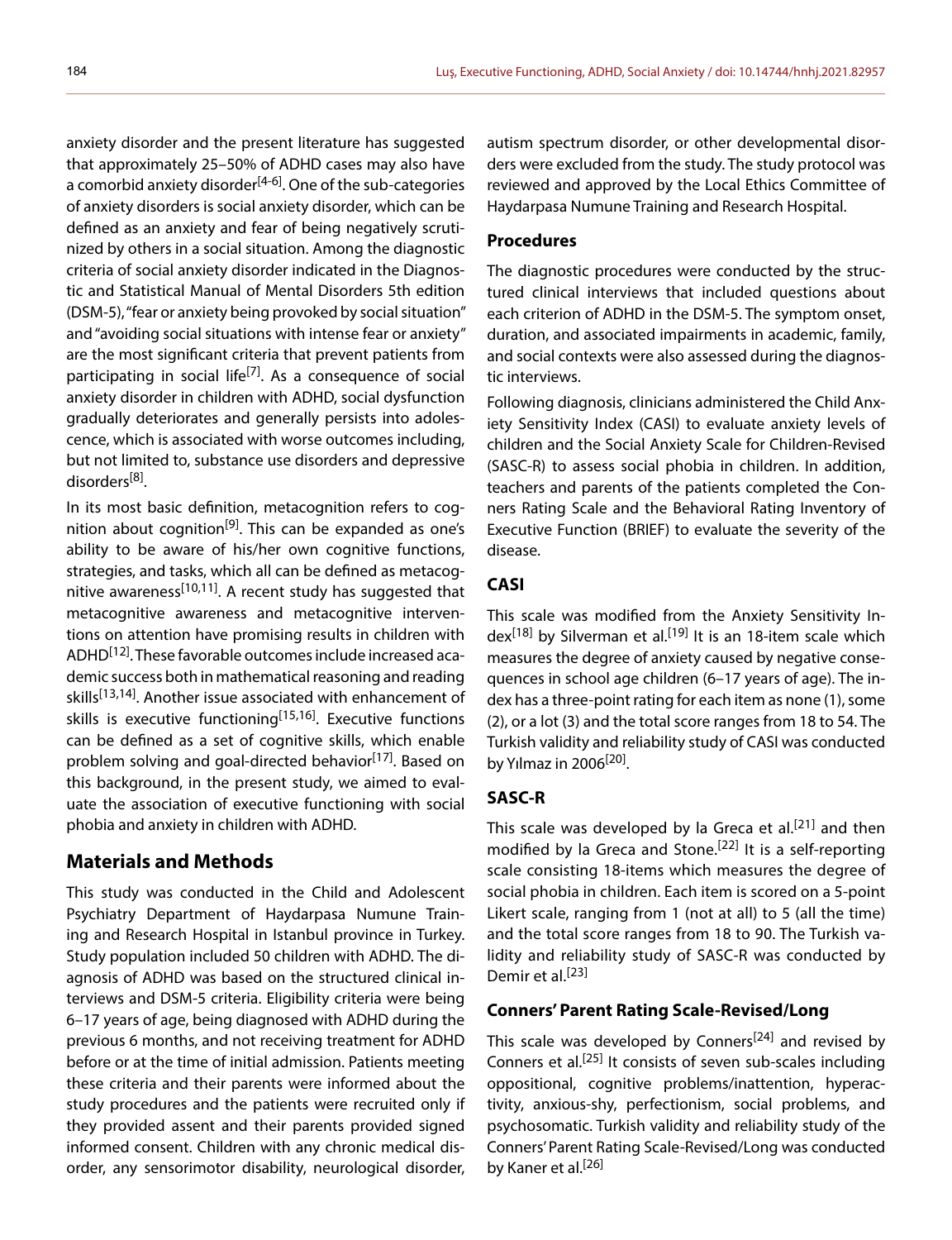#### **Conners' Teacher Rating Scale-Revised/Long**

This scale was developed by Conners<sup>[24]</sup> and revised by Conners et al.<sup>[25]</sup> It consists of six subscales including oppositional, cognitive problems/inattention, hyperactivity, anxious-shy, perfectionism, and social problems. Turkish validity and reliability study of the Conners' Teacher Rating Scale-Revised/Long was conducted by Kaner et al.<sup>[27]</sup>

#### **BRIEF**

This scale was developed by Gioia et al.<sup>[28]</sup> and included two forms to be completed by parents and teachers to assess executive functioning of children in home and school. Both forms include 86 items, each indicating a certain behavior. The items are grouped under eight subscales as inhibit, shift, emotional control, initiate, working memory, plan/organize, organization of materials, and monitor. The three subscales including inhibit, shift, and emotional control form the broader index of behavioral regulation and the remaining five subscales form the broader index of metacognition. These two broader indexes form an overall score – the global executive composite. The Turkish reliability and validity study of BRIEF was conducted by Batan et al.<sup>[29]</sup>

#### **Statistical Analysis**

Data analysis was performed using IBM Statistical Package for the Social Sciences Statistics for Windows, Version 22.0 (IBM Corp., Armonk, NY, USA). Descriptive data were expressed as mean, standard deviation, minimum, and maximum values for numerical variables. Assessment of correlations between the subdomain scores of the scales was analyzed by the Pearson's correlation analysis. p<0.05 was considered statistically significant.

## **Results**

The present study included 50 children with ADHD. The CASI and SASC-R scores of the children as well as the BRIEF and Conners' scores of the parents and teachers are presented in Table 1.

Results of the correlation analyzes of CASI and SASC-R scores with the parents' and teachers' scores of the Conners' and BRIEF scales are presented in Table 2. Accordingly, the CASI and SASC-R scores were not correlated with the parents' and teachers' scores of the Conners' scale. The analyzes revealed that the SASC-R scores had moderate and statistically significant positive correlations with shift (r=0.387 and  $p=0.005$ ), initiate (r=0.341 and  $p=0.015$ ), and plan/ organize (r=0.340 and p=0.016) scores as well as metacog-

|                            | n  | <b>Mean±SD</b>   | Min-Max    |
|----------------------------|----|------------------|------------|
| CASI score                 | 50 | 43.56+6.97       | $21 - 52$  |
| <b>SASC-R score</b>        | 50 | 42.4±14.45       | $18 - 81$  |
| Conners' scale             |    |                  |            |
| Parents' score             | 50 | 49.58±20.9       | $17 - 104$ |
| Teachers' score            | 50 | $31.2 \pm 18.31$ | $6 - 76$   |
| <b>BRIEF</b> scale         |    |                  |            |
| Parent                     |    |                  |            |
| Inhibit                    | 50 | 79.56±9.11       | 57–98      |
| Shift                      | 50 | $80.8 \pm 11.03$ | $56 - 95$  |
| <b>Emotional control</b>   | 50 | 64.54±9.82       | $43 - 83$  |
| Initiate                   | 50 | 62.84±9.86       | $43 - 84$  |
| Working memory             | 50 | $71.22 \pm 8.5$  | $51 - 90$  |
| Plan/organize              | 50 | 76.06±8.9        | $51 - 89$  |
| Organization of materials  | 50 | $63 + 7.97$      | $45 - 72$  |
| Monitor                    | 50 | $62.64 + 8.62$   | $43 - 88$  |
| Behavioral regulation      | 50 | 78.12±9.24       | $55 - 99$  |
| Metacognition              | 50 | 71.38±8.76       | $50 - 89$  |
| Global executive composite | 50 | 74.9±8.44        | $51 - 88$  |
| Teacher                    |    |                  |            |
| Inhibit                    | 50 | 79.06±17.26      | $49 - 124$ |
| Shift                      | 50 | 78.58±20.34      | $46 - 127$ |
| <b>Emotional control</b>   | 50 | 65.22±15.46      | $43 - 96$  |
| Initiate                   | 50 | $66.4 \pm 14.71$ | $41 - 97$  |
| Working memory             | 50 | 73.48±18.46      | $40 - 113$ |
| Plan/organize              | 50 | 81.62±13.43      | $55 - 107$ |
| Organization of materials  | 50 | $62.8 \pm 15.04$ | 42–111     |
| Monitor                    | 50 | 73.68±16.02      | $43 - 112$ |
| Behavioral regulation      | 50 | 77.06±16.62      | $47 - 121$ |
| Metacognition              | 50 | 76.24±15.59      | 44–113     |
| Global executive composite | 50 | 77.6±16.08       | $47 - 121$ |

CASI: Child Anxiety Sensitivity Index, SASC-R: Social Anxiety Scale for Children-Revised, BRIEF: Behavioral Rating Inventory of Executive Function, Min–Max: Minimum–maximum, SD: Standard deviation.

nition index ( $p=0.359$  and  $r=0.010$ ) of the parent forms of the BRIEF scale. On the other hand, the SASC-R scores were moderately and negatively correlated with plan/organize score (r=−0.425 and p=0.002) and behavioral regulation index (p=−0.295 and r=0.038) of the teacher form of the BRIEF scale. However, the CASI scores were moderately and positively correlated with shift (r=0.317 and p=0.025) and initiate (r=0.314 and p=0.026) scores of the teacher form of the BRIEF scale.

# **Discussion**

The present study evaluated the association of executive functioning with social phobia and anxiety in the sample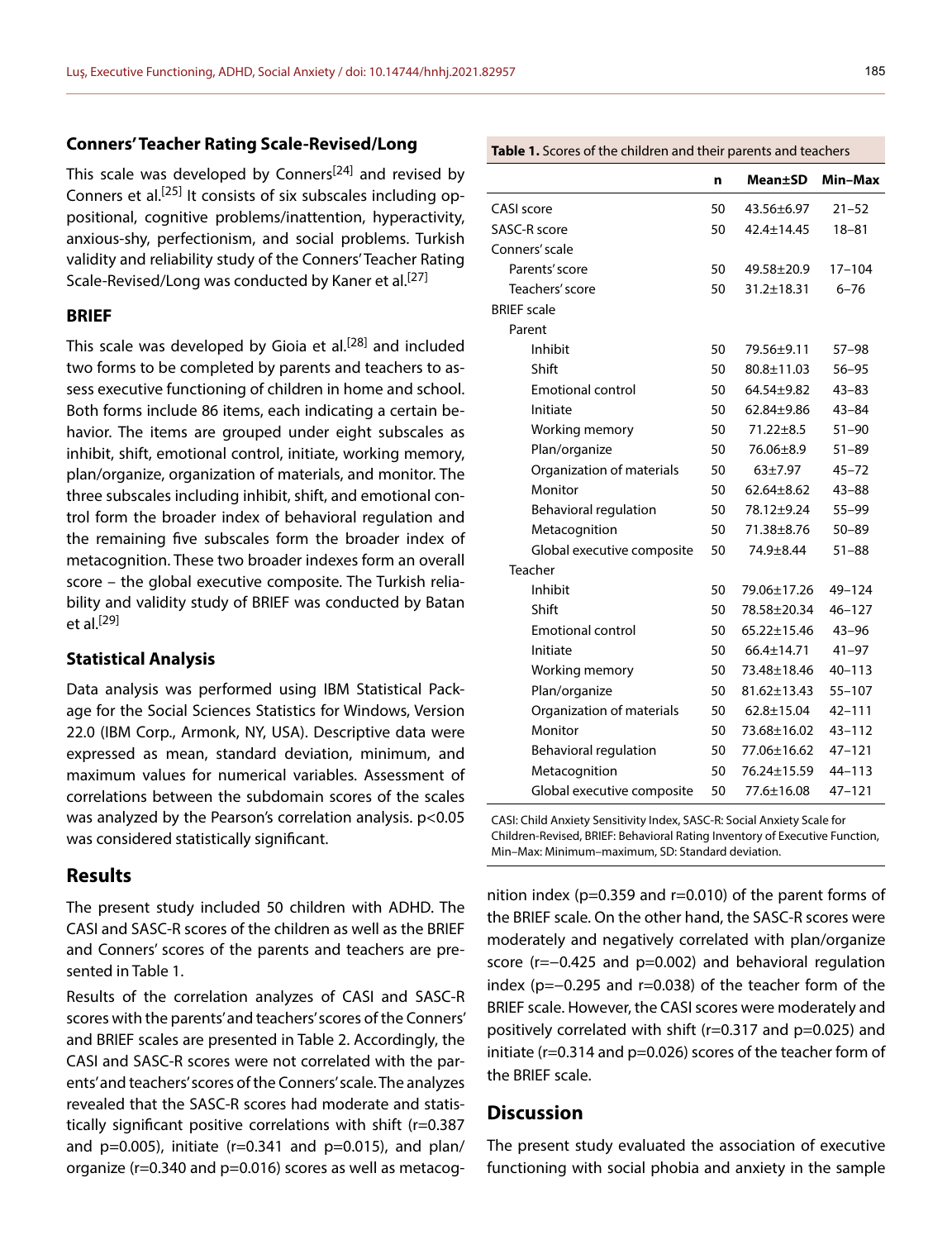|                              | <b>CASI</b> |       | <b>SASC-R</b> |       |
|------------------------------|-------------|-------|---------------|-------|
|                              | r.          | p     | $\mathbf R$   | p     |
| Conners' scale               |             |       |               |       |
| Parents' score               | 0.087       | 0.546 | 0.209         | 0.144 |
| Teachers' score              | 0.157       | 0.276 | $-0.150$      | 0.297 |
| <b>BRIEF</b> scale           |             |       |               |       |
| Parent                       |             |       |               |       |
| Inhibit                      | 0.056       | 0.701 | 0.089         | 0.540 |
| Shift                        | $-0.149$    | 0.303 | 0.387         | 0.005 |
| <b>Emotional control</b>     | $-0.050$    | 0.728 | 0.157         | 0.275 |
| Initiate                     | $-0.076$    | 0.601 | 0.341         | 0.015 |
| Working memory               | 0.043       | 0.767 | 0.244         | 0.088 |
| Plan/organize                | $-0.029$    | 0.844 | 0.340         | 0.016 |
| Organization of materials    | $-0.126$    | 0.385 | 0.017         | 0.909 |
| Monitor                      | 0.131       | 0.363 | 0.098         | 0.498 |
| <b>Behavioral regulation</b> | $-0.033$    | 0.821 | 0.239         | 0.095 |
| Metacognition                | 0.034       | 0.814 | 0.359         | 0.010 |
| Global executive composite   | 0.097       | 0.504 | 0.130         | 0.367 |
| Teacher                      |             |       |               |       |
| Inhibit                      | 0.125       | 0.389 | $-0.217$      | 0.130 |
| Shift                        | 0.317       | 0.025 | $-0.274$      | 0.054 |
| <b>Emotional control</b>     | 0.226       | 0.114 | $-0.274$      | 0.054 |
| Initiate                     | 0.314       | 0.026 | $-0.261$      | 0.067 |
| Working memory               | 0.233       | 0.103 | $-0.279$      | 0.052 |
| Plan/organize                | 0.321       | 0.023 | $-0.425$      | 0.002 |
| Organization of materials    | 0.182       | 0.207 | $-0.241$      | 0.092 |
| Monitor                      | 0.187       | 0.194 | $-0.257$      | 0.071 |
| Behavioral regulation        | 0.226       | 0.115 | $-0.295$      | 0.038 |
| Metacognition                | 0.211       | 0.141 | $-0.246$      | 0.086 |
| Global executive composite   | 0.250       | 0.080 | $-0.287$      | 0.043 |

#### **Table 2.** Correlations of social phobia and anxiety scores with parent and teacher forms of the Conners' and BRIEF scales

CASI: Child Anxiety Sensitivity Index, SASC-R: Social Anxiety Scale for Children-Revised, BRIEF: Behavioral Rating Inventory of Executive Function.

of 50 ADHD children. Executive functions were assessed by the BRIEF scale and anxiety and social phobia were assessed by the CASI and SASC-R scales, respectively. In addition, the Conners' scale was applied to the parents and teachers to evaluate disease severity. Correlation analyzes between the subscale scores of these assessment tools revealed that correlation of executive functions with social phobia was moderate and positive in the parent evaluations and moderate and negative in the teacher evaluations; moreover, there was a moderate and positive correlation between executive functions and anxiety in the teacher evaluations. Overall, social anxiety may significantly affect executive functions; however, the effects might vary according to the environmental factors, which could be deduced from the differences in the parent and teacher assessments.

Executive functions in children have been extensively evaluated during the past two decades to understand the details of interactions of regulatory functions and thinking, behavior, and emotional responses<sup>[30]</sup>. The changes in these functions in children with ADHD have also been studied in detail. A recent study has suggested that ADHD is a disorder characterized with reduced inhibition control<sup>[31]</sup>. Contrarily, a previous study has reported that anxiety disorder is associated with increased inhibition disorder<sup>[32]</sup>. The copresence of anxiety and ADHD can be associated with partially inhibited impulsivity and response inhibition deficits and cause working memory deficits to be worse.[31] However, the interactions of these two disorders and their effects, either combined or per se, on executive functioning are not sharply distinguishable. There are many studies that evaluated the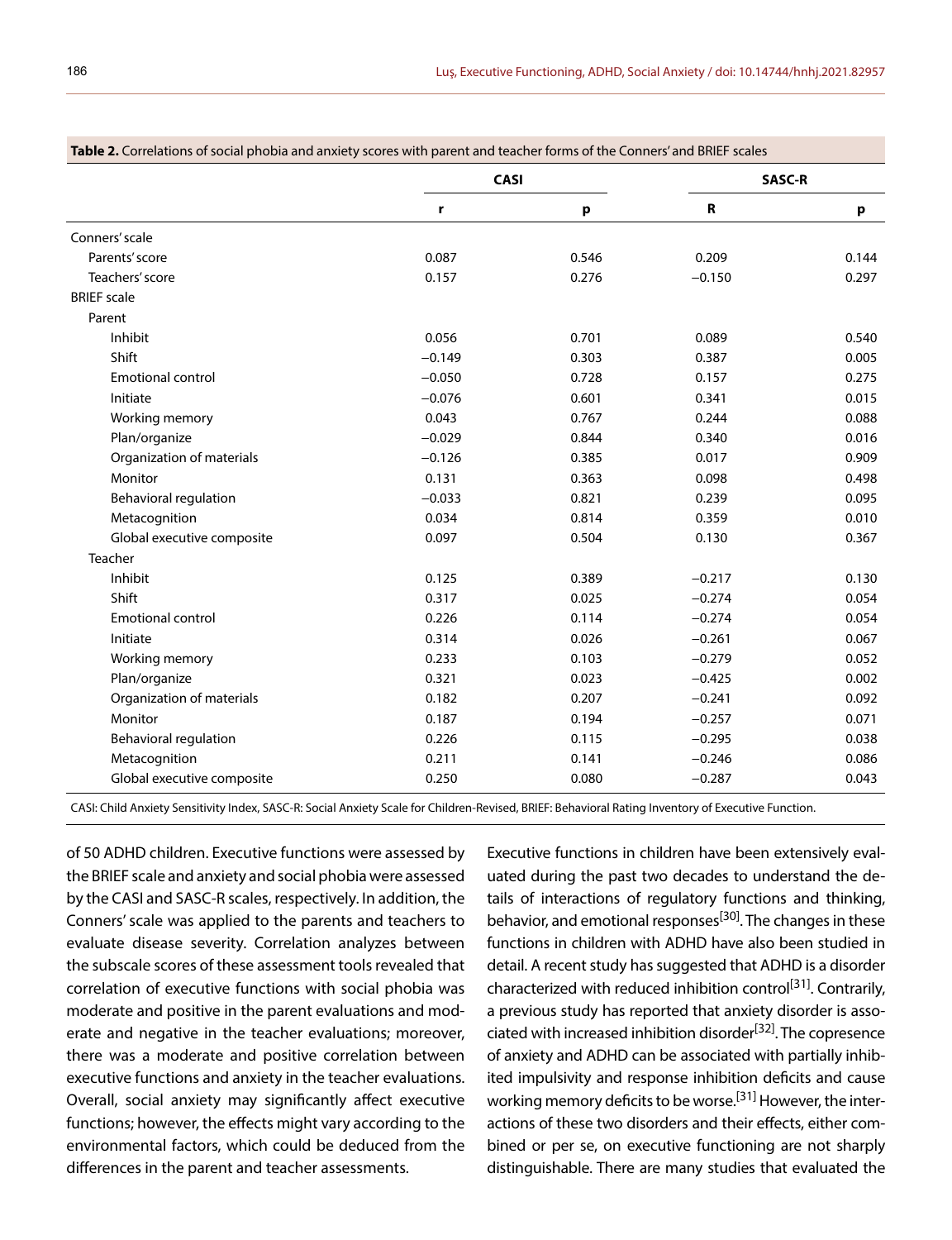effects of comorbidities on executive functions and reported contradictory results to each other. While some studies have reported that children with ADHD with comorbid anxiety disorder have increased behavioral inhibition,[33-35] no significant differences have also been reported in inhibition deficits or performance monitoring between ADHD cases with and without anxiety disorder ADHD<sup>[36]</sup>. There are also contradictory findings in other domains of executive functions. While Manassis<sup>[37]</sup> reported no significant difference in working memory tasks between the children with ADHD with and without anxiety disorder, a recent study<sup>[38]</sup> has reported impaired working memory tasks in children with ADHD with anxiety disorder. Moreover, another study has also reported that attentional problems, anxiety, and depressive symptoms are higher in children with ADHD with anxiety disorder<sup>[39]</sup>. Nevertheless, these conflicting results in the literature cannot be generalized to all patients with anxiety disorders and subtypes of anxiety should be taken into consideration in interpreting outcomes.

The results of the present study showed that several domains of the BRIEF scale were correlated with social phobia; however, the domains were different in parent and teacher forms. Moreover, while the association between executive functions and social phobia was positive in the parent forms, it was negative in the teacher forms. First, this positive correlation in the parent forms showed that the shift, initiate, plan/organize, and metacognition domains of executive functions worsened as social phobia increased. Nevertheless, the negative correlation in the teacher forms indicated that plan/organize and behavioral regulation worsened as the social phobia decreased. This contradiction might be attributed to the different effects of environmental factors on the stimulation of symptoms. Children may experience different social interactions in school and social phobia may trigger enhanced executive functions domains of plan/organize and behavioral regulation in school. However, outside the school, social phobia seems to deteriorate metacognitive awareness, which eventually worsens executive functions.

The present study also showed that anxiety had some antagonistic effects on executive functions when compared to social phobia. Although not statistically significant, anxiety was negatively correlated with many domains of executive functions in the parent forms, but positively correlated with all domains in the teacher forms of the BRIEF scale. The only significant correlations of anxiety with the teacher form of the BRIEF scale were obtained in the shift and initiate domains. The executive functions in these domains were found to be worsened as the anxiety increased.

Regardless of statistical significance, our results suggested that anxiety might have triggered deteriorations in executive functions in school environment, which was vice versa for social phobia. These results add new contradictory findings to the already conflicted field in the literature.

#### **Conclusion**

The previous studies have suggested that anxiety disorder may develop due to behavioral inhibitions $[40,41]$ . On the other, effects of behavioral inhibition on anxiety development have been indicated to be not continuous and highly inhibited children have been showed to display less social withdrawal behaviors at their schools or to have lower incidence of anxiety in future life. However, these suggestions have not been confirmed by the recent studies yet and increased incidence of anxiety disorders among behaviorally inhibited children has been reported in the literature<sup>[42]</sup>. Social anxiety has not been separately evaluated by the previous studies extensively. The results of the present study may contribute to the existing literature by providing novel data about the association between social anxiety and executive functions in children with ADHD.

**Data Availability Statement:** The data that support the findings of this study are available from the corresponding author, (GML), on reasonable request.

**Ethics Committee Approval:** Study protocol was reviewed and approved by the Local Ethics Committee of Haydarpasa Numune Training and Research Hospital. (Date: September 25, 2018, number:.25/09/2018 version 1).

**Peer-review:** Externally peer-reviewed.

**Conflict of Interest:** None declared.

**Financial Disclosure:** The authors declared that this study received no financial support.

# **References**

- 1. Sayal K, Prasad V, Daley D, Ford T, Coghill D. ADHD in children and young people: Prevalence, care pathways, and service provision. Lancet Psychiatry 2018;5:175-86. [\[CrossRef\]](https://doi.org/10.1016/S2215-0366(17)30167-0)
- 2. Shaw M, Hodgkins P, Caci H, Young S, Kahle J, Woods AG, et al. A systematic review and analysis of long-term outcomes in attention deficit hyperactivity disorder: Effects of treatment and non-treatment. BMC Med 2012;10:99. [\[CrossRef\]](https://doi.org/10.1186/1741-7015-10-99)
- 3. Hinshaw SP, Owens EB, Sami N, Fargeon S. Prospective follow-up of girls with attention-deficit/hyperactivity disorder into adolescence: Evidence for continuing cross-domain im-pairment. J Consult Clin Psychol 2006;74:489-99. [\[CrossRef\]](https://doi.org/10.1037/0022-006X.74.3.489)
- 4. Bishop C, Mulraney M, Rinehart N, Sciberras E. An examination of the association between anxiety and social functioning in youth with ADHD: A systematic review. Psychiatry Res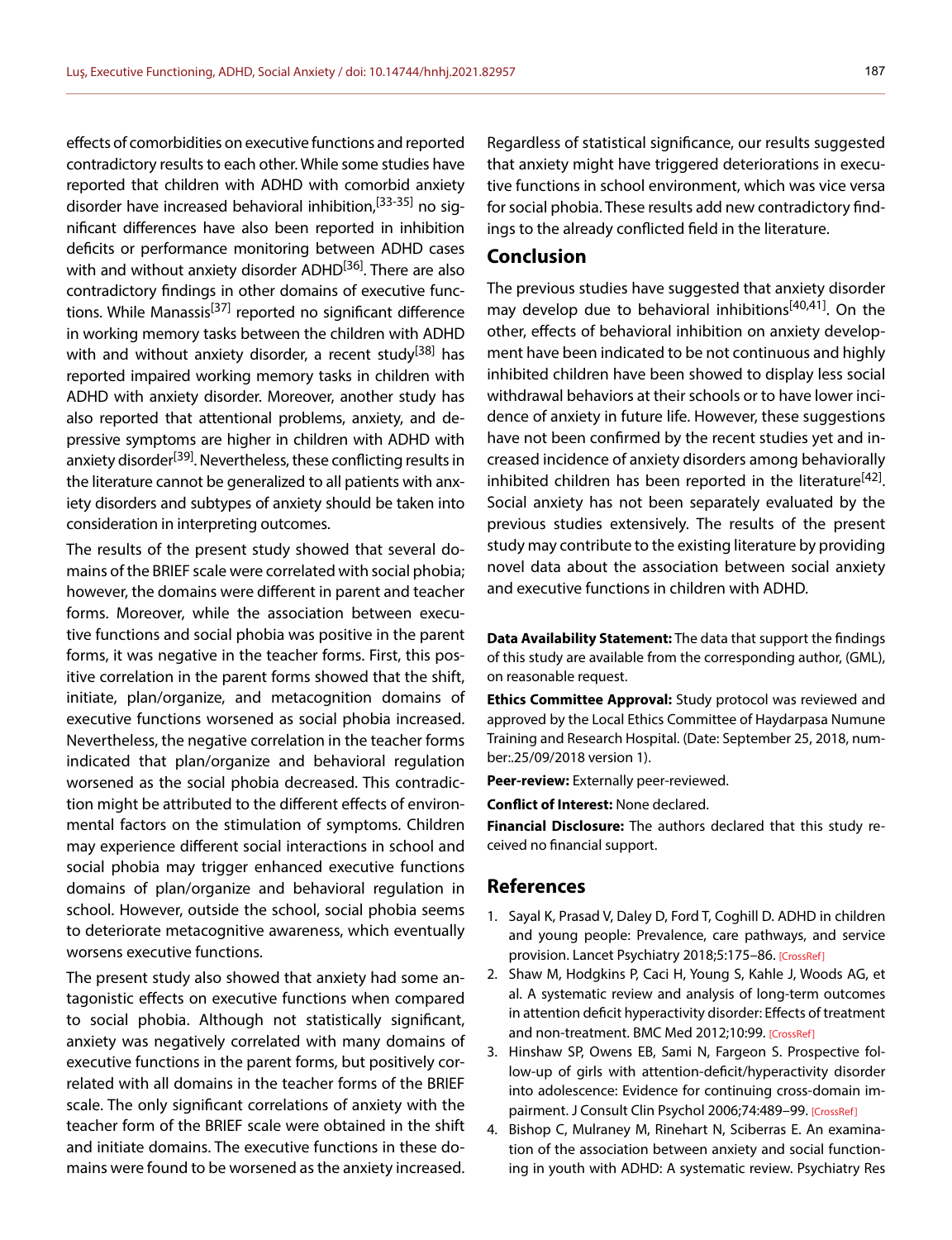2019;273:402–21. [\[CrossRef\]](https://doi.org/10.1016/j.psychres.2019.01.039)

- 5. Jarrett MA, Ollendick TH. A conceptual review of the comorbidity of attention-deficit/hyperactivity disorder and anxiety: Implications for future research and practice. Clin Psychol Rev 2008;28:1266–80. [\[CrossRef\]](https://doi.org/10.1016/j.cpr.2008.05.004)
- 6. Jensen PS, Hinshaw SP, Kraemer HC, Lenora N, Newcorn JH, Abikoff HB, et al. ADHD comorbidity findings from the MTA study: Comparing comorbid subgroups. J Am Acad Child Ad-olesc Psychiatry 2001;40:147-58. [\[CrossRef\]](https://doi.org/10.1097/00004583-200102000-00009)
- 7. Leichsenring F, Leweke F. Social anxiety disorder. N Engl J Med 2017;376:2255–64. [\[CrossRef\]](https://doi.org/10.1056/NEJMcp1614701)
- 8. Ruscio AM, Brown TA, Chiu WT, Sareen J, Stein MB, Kessler RC. Social fears and social phobia in the USA: Results from the national comorbidity survey replication. Psychol Med 2008;38:15–28. [\[CrossRef\]](https://doi.org/10.1017/S0033291707001699)
- 9. Sun X, Zhu C, So SHW. Dysfunctional metacognition across psychopathologies: A meta-analytic review. Eur Psychiatry 2017;45:139–53. [\[CrossRef\]](https://doi.org/10.1016/j.eurpsy.2017.05.029)
- 10. Nelson TO, Narens L. Metamemory: A theoretical framework and new findings. Psychol Learn Motiv 1990;26:125-73[. \[CrossRef\]](https://doi.org/10.1016/S0079-7421(08)60053-5)
- 11. Wells A. Metacognitive therapy for anxiety and depression. New York: Guilford Press; 2009.
- 12. Harris KR, Friedlander BD, Saddler B, Frizzelle R, Graham S. Self-monitoring of attention versus self-monitoring of academic performance: Effects among students with ADHD in the gen-eral education classroom. J Spec Educ 2005;39:145-57. [\[CrossRef\]](https://doi.org/10.1177/00224669050390030201)
- 13. Carretti B, Caldarola N, Tencati C, Cornoldi C. Improving reading comprehension in reading and listening settings: The effect of two training programmes focusing on metacognition and working memory. Br J Educ Psychol 2014;84:194-210. [\[CrossRef\]](https://doi.org/10.1111/bjep.12022)
- 14. Kramarski B, Mevarech ZR. Enhancing mathematical reasoning in the classroom: The effects of cooperative learning and metacognitive training. American Educ Res J 2003;40:281– 310. [\[CrossRef\]](https://doi.org/10.3102/00028312040001281)
- 15. Borella E, Carretti B, Pelegrina S. The specific role of inhibition in reading comprehension in good and poor comprehenders. J Learn Disabil 2010;43:541–52. [\[CrossRef\]](https://doi.org/10.1177/0022219410371676)
- 16. Molfese VJ, Molfese PJ, Molfese DL, Rudasill KM, Armstrong N, Starkey G. Executive function skills of 6 to 8 year olds: Brain and behavioral evidence and implications for school achieve-ment. Contemp Educ Psychol 2010;35:116-25[. \[CrossRef\]](https://doi.org/10.1016/j.cedpsych.2010.03.004)
- 17. Ledochowski J, Andrade BF, Toplak ME. A novel unstructured performance-based task of executive function in children with attention-deficit/hyperactivity disorder. J Clin Exp Neuropsychol 2019;41:445–59. [\[CrossRef\]](https://doi.org/10.1080/13803395.2019.1567694)
- 18. Peterson RA, Reiss S. Test manual for the anxiety sensitivity index. Orland Park, IL: International Diagnostic Systems; 1987.
- 19. Silverman WK, Fleisig W, Rabian B, Peterson RA. Child anxiety sensitivity index. J Clin Child Psychol 1991;20:162-8. [\[CrossRef\]](https://doi.org/10.1207/s15374424jccp2002_7)
- 20. Yılmaz S. Validity and reliability of childhood anxiety sensitivity index and anxiety sensitivity in who were faced with earthquake. Master's thesis. Ankara: Ankara University Medical Faculty; 2006.
- 21. la Greca AM, Dandes SK, Wick P, Shaw K, Stone WL. Develop-

ment of the social anxiety scale for children: Reliability and concurrent validity. J Clin Child Psychol [1988;17:84–91.](https://doi.org/10.1207/s15374424jccp1701_11)

- 22. la Greca AM, Stone WL. Social anxiety scale for children—revised: Factor structure and concurrent validity. J Clin Child Psychol 1993;22:17–27. [\[CrossRef\]](https://doi.org/10.1207/s15374424jccp2201_2)
- 23. Demir T, Demir DE, Türksoy N, Özmen E, Uysal Ö. Çocuklar için sosyal anksiyete ölçeğinin geçerlik ve güvenilirliği. Düşünen Adam: Psikiyatri ve Nörolojik Bilimler Derg 2000;13:42–8. [Article in Turkish]
- 24. Conners CK. Conners' rating scales–revised technical manual. NY, North Towanda: Multi-Health Systems; 1997. [\[CrossRef\]](https://doi.org/10.1037/t81067-000)
- 25. Conners CK, Sitarenios G, Parker JD, Epstein JN. The revised conners' parent rating scale (CPRS-R): Factor structure, reliability, and criterion validity. J Abnorm Child Psychol 1998;26:257–68. [\[CrossRef\]](https://doi.org/10.1023/A:1022606501530)
- 26. Kaner S, Büyüköztürk Ş, İşeri E, Ak A, Özaydın L. Conners parent rating scale long form- revised. Factor structure, reliability and validity studies. Turk J Child Adolescent Mental Health 2011;18:45–58. [Article in Turkish]
- 27. Kaner S, Büyüköztürk Ş, İşeri E, Ak A, Özaydın L. Conner's teachers rating scale/ revised long: Assessing the psychometric characteristics of Turkish children J Clin Psy 2011;14:150– 63.
- 28. Gioia GA, Isquith PK, Guy S, Kenworthy L. BRIEF: Behavior Rating Inventory of Executive Function, Professional manual. Lutz, FL: Psychological assessment resources; 2000. [\[CrossRef\]](https://doi.org/10.1076/chin.6.3.235.3152)
- 29. Batan SN, Öktem-Tanör Ö, Kalem E. Reliability and validity studies of behavioral rating inventory of executive function (BRIEF) in a Turkish normative sample. Elementary Education Online 2011;10:894–904. [Article in Turkish]
- 30. Gioia GA, Kenworthy L, Isquith PK. Executive function in the real world: BRIEF lessons from Mark Ylvisaker. J Head Trauma Rehabil 2010;25:433–9. [\[CrossRef\]](https://doi.org/10.1097/HTR.0b013e3181fbc272)
- 31. Schatz DB, Rostain AL. ADHD with comorbid anxiety: A review of the current literature. J Atten Disord 2006;10:141-9. [\[CrossRef\]](https://doi.org/10.1177/1087054706286698)
- 32. Degnan KA, Fox NA. Behavioral inhibition and anxiety disorders: Multiple levels of a resilience process. Dev Psychopathol 2007;19:729–46[. \[CrossRef\]](https://doi.org/10.1017/S0954579407000363)
- 33. Bloemsma JM, Boer F, Arnold R, Banaschewski T, Faraone SV, Buitelaar JK, et al. Comorbid anxiety and neurocognitive dysfunctions in children with ADHD. Eur Child Adolesc Psychiatry 2013;22:225–34[. \[CrossRef\]](https://doi.org/10.1007/s00787-012-0339-9)
- 34. Oosterlaan J, Sergeant JA. Response inhibition and response re-engagement in attention-deficit/hyperactivity disorder, disruptive, anxious and normal children. Behav Brain Res 1998;94:33–43. [\[CrossRef\]](https://doi.org/10.1016/S0166-4328(97)00167-8)
- 35. Pliszka SR. Comorbidity of attention-deficit hyperactivity disorder and overanxious disorder. J Am Acad Child Adolesc Psychiatry 1992;31:197–203. [\[CrossRef\]](https://doi.org/10.1097/00004583-199203000-00003)
- 36. Korenblum CB, Chen SX, Manassis K, Schachar RJ. Performance monitoring and response inhibition in anxiety disorders with and without comorbid ADHD. Depress Anxiety 2007;24:227– 32. [\[CrossRef\]](https://doi.org/10.1002/da.20237)
- 37. Manassis K. When attention-deficit/hyperactivity disorder